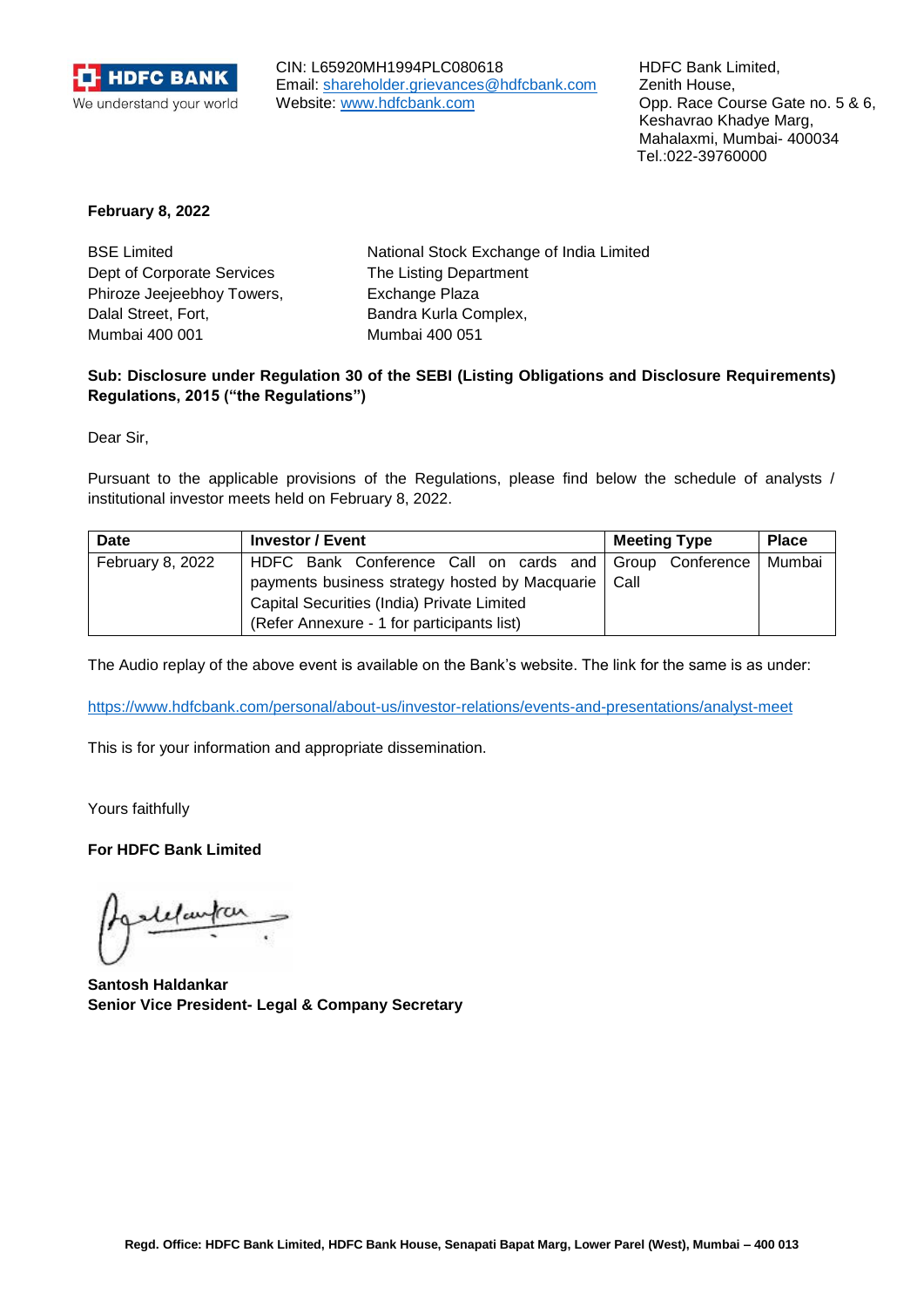

## **Annexure – I**

| Sr. No. | <b>Institution</b>                    |
|---------|---------------------------------------|
| 1       | Abakkus Asset Managers                |
| 2       | Aberdeen Standard Investments         |
| 3       | <b>ADIA</b>                           |
| 4       | Aditya Birla Sun Life Insurance       |
| 5       | Aegon AM                              |
| 6       | Ageas Federal Life Insurance Co       |
| 7       | AIA                                   |
| 8       | Allianz Global Investors              |
| 9       | <b>ApaH Capital</b>                   |
| 10      | APG Asset Management                  |
| 11      | <b>Arpwood Capital</b>                |
| 12      | Artemis                               |
| 13      | Ashmore Group                         |
| 14      | Aviva Life India                      |
| 15      | <b>AZB &amp; Partners</b>             |
| 16      | Bajaj Allianz Life Insurance          |
| 17      | <b>Bank Julius Baer</b>               |
| 18      | <b>Bank Pictet</b>                    |
| 19      | Bharti Axa Life Insurance             |
| 20      | <b>Blackrock Asset Management</b>     |
| 21      | <b>Blume</b>                          |
| 22      | <b>BOI AXA Mutual Fund</b>            |
| 23      | Buena Vista Fund Management HK Ltd    |
| 24      | C Worldwide Asset Management          |
| 25      | Canara Robeco Asset Management        |
| 26      | Carmignac                             |
| 27      | <b>Charles Lim Capital</b>            |
| 28      | <b>Citadel International Equities</b> |
| 29      | Cooper Investors                      |
| 30      | <b>CPPIB</b>                          |
| 31      | Crédit Mutuel Asset Management        |
| 32      | Crux Asset Management Ltd             |
| 33      | Decalia                               |
| 34      | Denker Capital                        |
| 35      | <b>DSP Mutual Fund</b>                |
| 36      | EarlySalary                           |
| 37      | Edge To Edge Capital                  |
| 38      | Elo Mutual Pension Insurance Company  |
| 39      | <b>Eminence Capital</b>               |
| 40      | Enam Asset Management                 |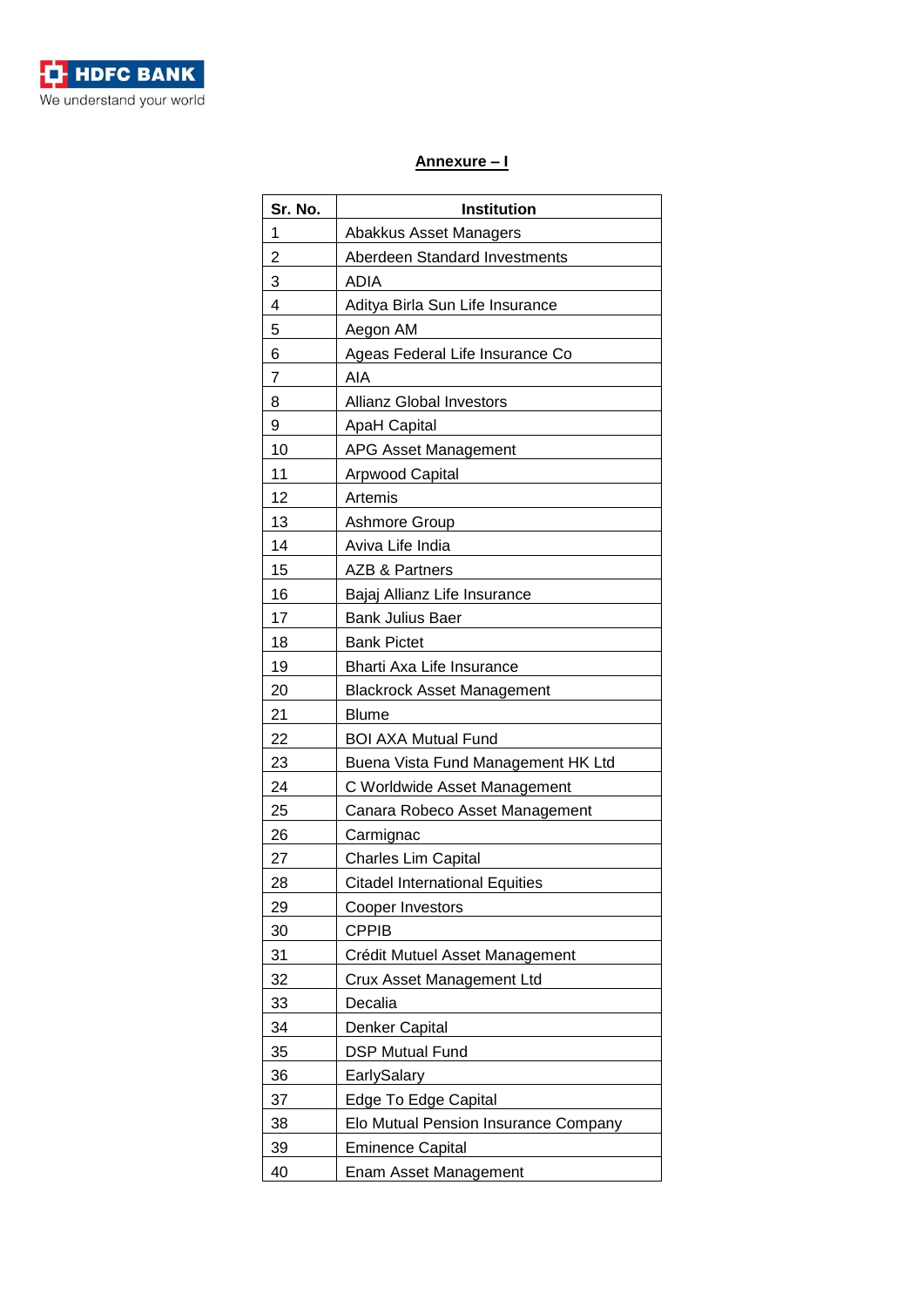

| 41 | <b>Federal Bank</b>                      |
|----|------------------------------------------|
| 42 | Fidelity Management & Research           |
| 43 | <b>Fidelity Investment</b>               |
| 44 | <b>Fiera Capital</b>                     |
| 45 | <b>Franklin Templeton</b>                |
| 46 | <b>Generation Investment Management</b>  |
| 47 | Genesis Investment Management            |
| 48 | GIC                                      |
| 49 | Goldman Sachs                            |
| 50 | Google                                   |
| 51 | <b>Halo Global</b>                       |
| 52 | <b>HDFC Asset Management</b>             |
| 53 | HDFC Life Insurance Co.                  |
| 54 | <b>HSBC Asset Management</b>             |
| 55 | <b>ICICI Bank</b>                        |
| 56 | <b>ICICI Prudential Asset Management</b> |
| 57 | <b>ICICI Prudential Life Insurance</b>   |
| 58 | <b>IDE Asset Management</b>              |
| 59 | <b>ICRA Limited</b>                      |
| 60 | <b>IDFC Asset Management</b>             |
| 61 | <b>IIFL Asset Management</b>             |
| 62 | <b>IndusInd Bank</b>                     |
| 63 | Invesco                                  |
| 64 | J.P. Morgan Asset Management             |
| 65 | Janchor Partners Ltd                     |
| 66 | Janus Henderson                          |
| 67 | Jupiter Asset Management                 |
| 68 | Khazanah Nasional                        |
| 69 | Kodo                                     |
| 70 | Kotak Mahindra Bank                      |
| 71 | <b>L&amp;T Finance</b>                   |
| 72 | Lazard Asset Management                  |
| 73 | <b>LSIP</b>                              |
| 74 | M&G Investment                           |
| 75 | <b>Marathon Asset Management</b>         |
| 76 | <b>Marshall Wace</b>                     |
| 77 | Max Life Insurance                       |
| 78 | Minerva Consultancy                      |
| 79 | Mirae Asset Management                   |
| 80 | Millennium Capital Management            |
| 81 | Motilal Oswal Asset Management           |
| 82 | Natixis Investment Managers              |
| 83 | Neuberger Berman                         |
| 84 | New Horizon Investment                   |
| 85 | Nikko Asset Management                   |